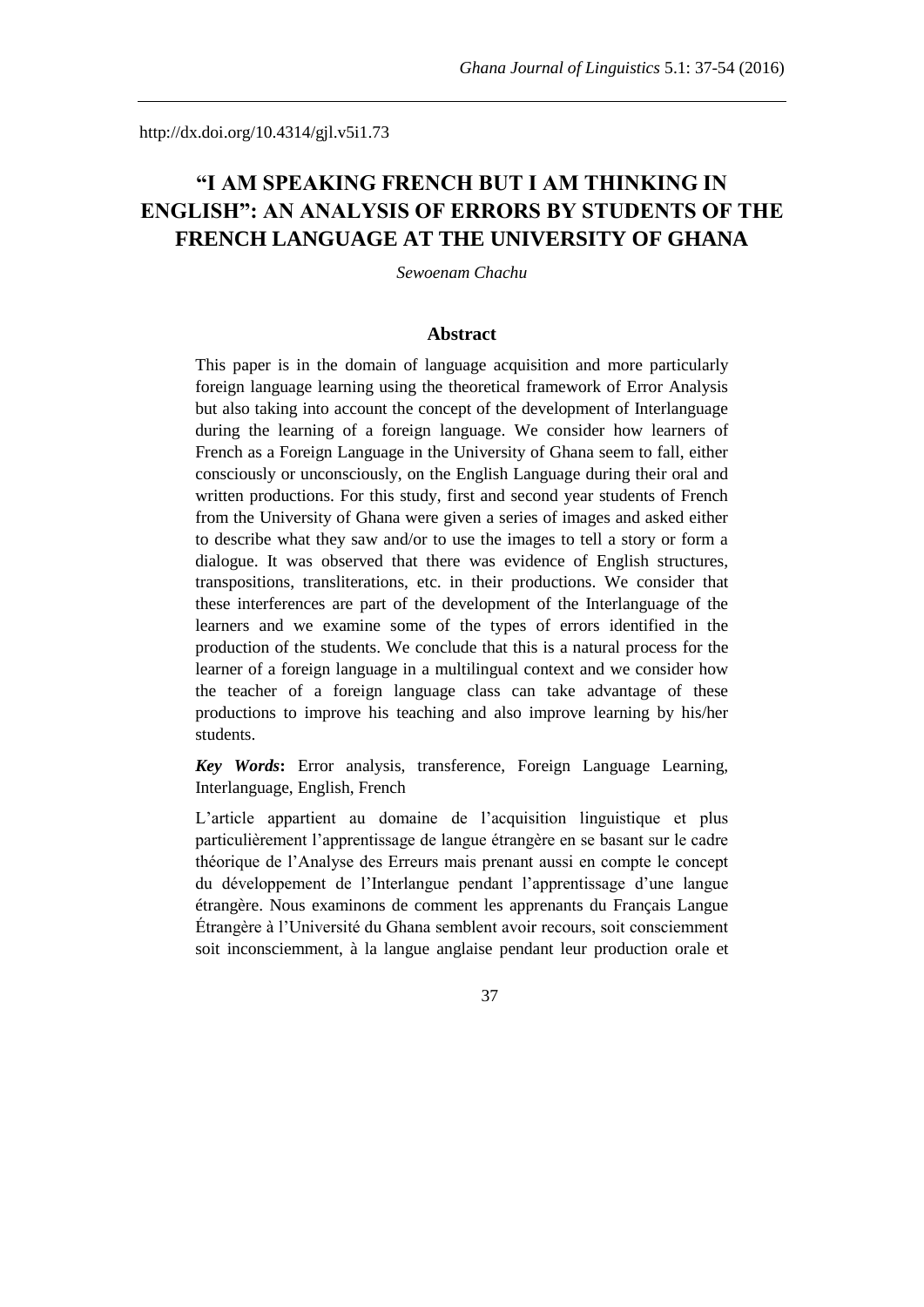écrite. Pour cette étude, on a donné aux apprenants en première et deuxième années de licence des images et on leur a demandé de raconteur une histoire ou de former des dialogues à partir des images. On a observé qu'il y'avait des éléments structuraux de l'anglais, des transpositions, des translitérations, etc. dans leurs productions. Nous estimons que ces interférences font partie du développement de l'Interlangue des apprenants et nous examinons quelques uns des types d'erreurs identifiées dans la production des apprenants. Nous concluons que l'Interlangue et les erreurs font partie du processus d'apprentissage d'une langue étrangère et nous considérons comment l'enseignant dans une classe de langue étrangère pourrait profiter de ces productions pour améliorer son enseignement et l'apprentissage de la langue par ces étudiants.

**Mots clés:** Analyse des Erreurs, transfert linguistique, Apprentissage d'une langue étrangère, Interlangue, Anglais, Français

### **Introduction**

It is generally agreed that a foreign language learner does not enter the language classroom one day and come out the next as a near-native speaker. There is a developmental process which takes place over a long period of time and during this process, the learner may write or speak the language in a manner that is not considered 'authentic' by the native speaker. As time goes on and as the learner progresses in learning the language, the errors gradually reduce until the learner acquires near-native perfection. This transition between starting to learn the language and acquiring native-speaker proficiency is what is termed the Interlanguage. According to Saville-Troike (2006), Interlanguage demonstrates intermediate stages of L2 development. This interlanguage may be viewed either positively or negatively especially as there is usually the question of language transfer from the L1 with positive transfer being considered to aid language learning and negative transfer being considered a bane to acquiring the second language.

Research into learner errors in foreign language learning and into language transfer by foreign language learners has greatly developed since the 1970s with the works of Corder (1967, 1973) and Selinker (1972) who focused on the notion of interlanguage and who pointed out that L2 learners do not produce random mistakes and that their errors seem to be governed by certain rules linked to the underlying grammars of the learners. Their conclusion that language transfer is an integral part of L2 learning has been corroborated in more recent times by Dörnyei & Scott (1997), White (2003), and Saville-Troike (2006). Indeed, past research also indicates that in a given situation, there are differences between the production of a learner and that of a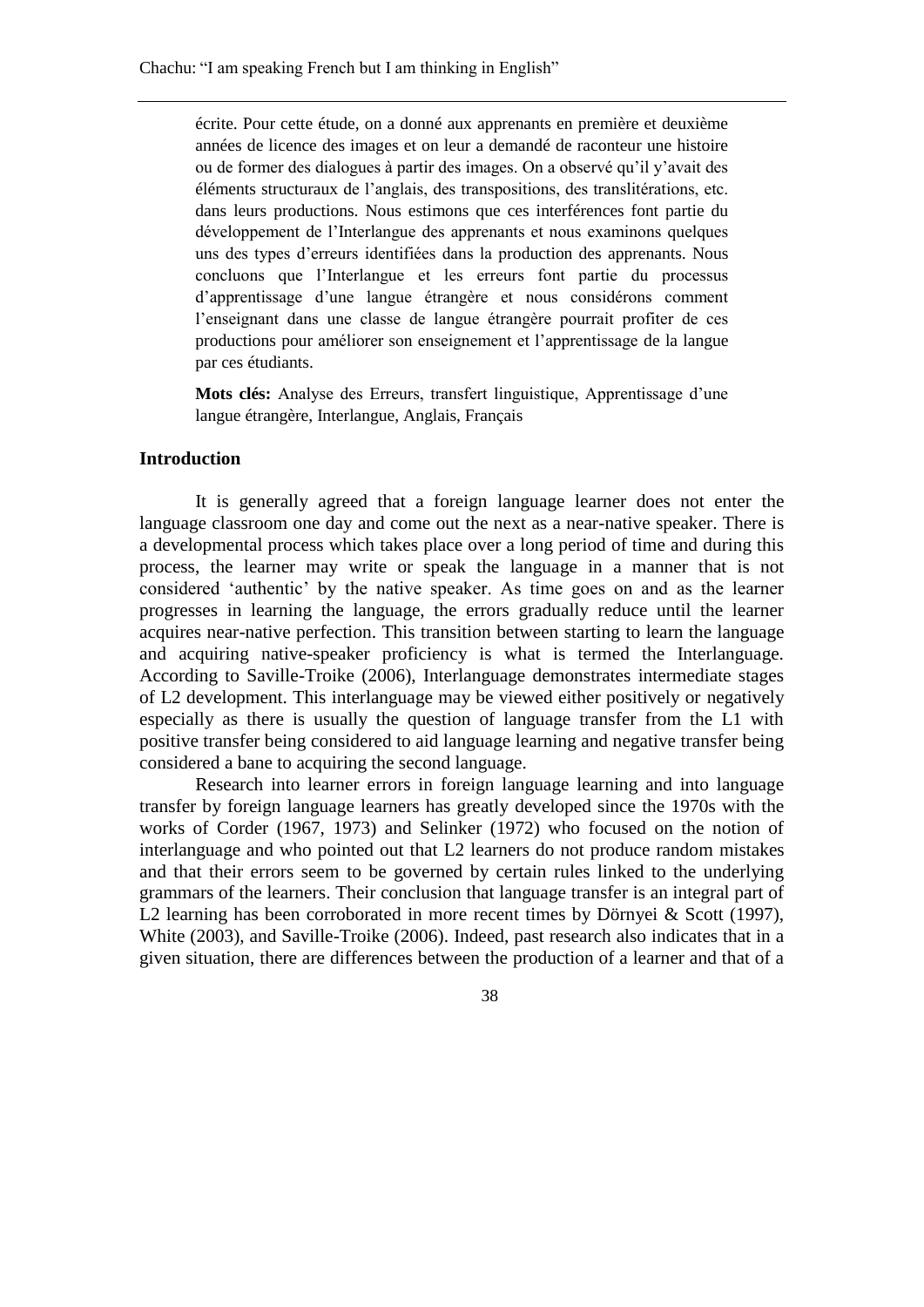native speaker when they attempt to convey the same meaning in the target language (Dörnyei & Scott, 1997).

The purpose of this paper is to present some errors discovered in the oral and written production of students of some first and second year students of French as a Foreign Language at the University of Ghana, Legon; discuss what these errors reveal about transference and the development of Interlanguage; and find out how the Foreign Language teacher can take into account these errors in the classroom to make learning the foreign language more productive.

However, we will first consider the unique context of studying French in Ghana and the role of the English language and other languages spoken in Ghana.

#### **The status of the French language in Ghana**

The Ministry of Education, together with the French Embassy, has been supporting the teaching of French in Ghana since the 1980s (AFC, 2010). The French language has the status of being a Foreign language which is taught as a subject in schools from the Junior High School Level even though some private schools introduce it earlier – sometimes as early as crèche. The Government acknowledges the importance of learning the French language and the Government White Paper of the Education Reform Review Committee (Oct 2004) emphasized the Government's intention to ensure that French became a compulsory subject at the Senior High School (SHS) level and the efforts being made to ensure that the Junior High School (JHS) curriculum prepares students to meet this benchmark. Indeed, the Paper states that:

It is the decision of government that apart from assuring primary tongue proficiency in English by the end of Primary school, the study of French to working standard --- will also become **compulsory** in second cycle education …. and the Junior High School curriculum should accordingly work up to that policy (GOG, 2004, p. 30).

As of now, in practice, the French language can be chosen as an elective subject in the Senior High School after which the students can further their study of the language either in the university, training college, or some other institution of higher learning. In the wake of the desire for regional integration on an economic, political and social level, and, considering the fact that Ghana is surrounded by francophone countries, successive governments have expressed the desire for promoting and developing the teaching or learning of French in the basic and secondary schools as evidenced from the documents cited above.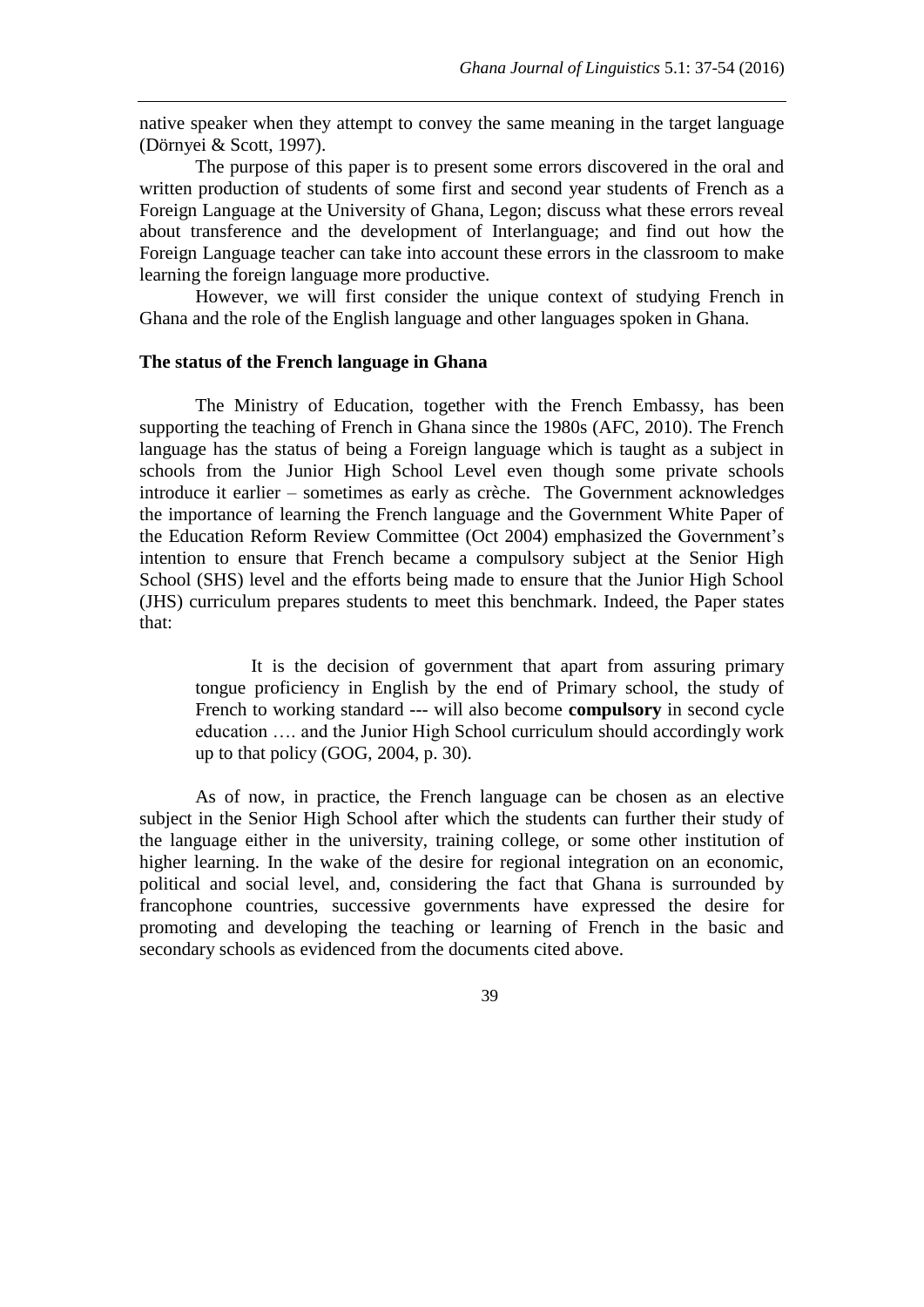### **The Role of the English Language in Ghana**

Ghana, like other African countries, is a multilingual society with a majority of the people speaking at least two languages. Especially in the urban areas, most people may speak a local language which may be considered a Primary Language or L1 as well as a vernacular language which is widely spoken in that area. Due to intermarriages between couples of different ethnic groups, some children, born into mixed linguistic families are either exposed to both the language of the father and mother (if both parents speak each other's languages), to one of the 'parental' languages (if one partner understands the language of the other but it is not reciprocal), or to a third 'neutral' language which serves as a point of communication between the two parents. In some cases, especially in urban Ghana, this neutral language tends to be the English language which has a particular status in the Ghanaian society. English serves as a mediator language and children born into these families end up being exposed to English as a first language (even if it is not a mother tongue per se).

In Ghana, the English language has the status of being the official language. It is the language of education, media, the judiciary and the legislature. The language policy in Ghana has been changed from having the first three years of basic education to be carried out in the local languages to using English only right from Primary 1 (Ameyaw-Akumfi, 2002). In the urban areas, children are taught in English sometimes right from crèche. For this reason, some children whose parents speak English to them in the house and who are also exposed to English right from an early age may be considered as having English as their L1 or their Primary Language as they speak this more fluently than the local language of the tribe or ethnic group of their parents. The English language also has the status, in Ghana, of being the main medium of official communication in a multilingual society.

### **The importance of English in the foreign language classroom in Ghana**

Considering the fact that the foreign language classroom is a place of languages in contact and in context, it is not surprising that we often find more than one language at play – the language(s) the learner already speaks and the language that is being acquired. In this paper, we posit that learners of French in the University of Ghana draw a lot from their competence in the English language rather than from the local languages they speak. This may be due to several factors including the fact that they develop a meta-language for English that they may not necessarily have for their local languages. The basic structures of language are typically learnt in English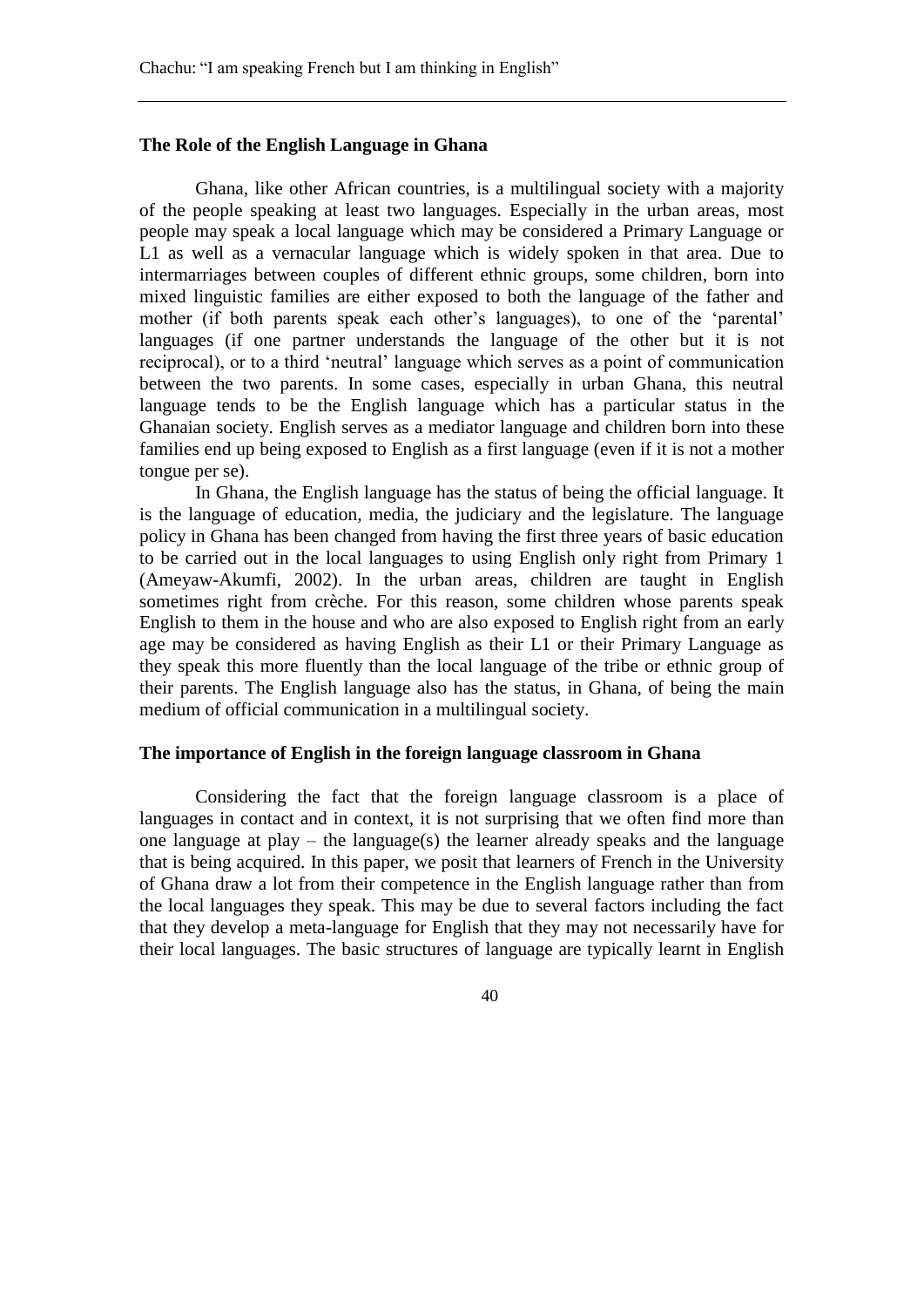more than in the local languages. Thus, while a pupil or student may be able to easily identify a noun, verb, adjective, etc. in English, he or she may not be able to do the same for his or her indigenous language. Also, some teachers of the French language rely on the English language to teach or explain certain points to the learners. Lastly, most of the available bilingual material for teaching and learning French are in English and French rather than in an indigenous language and French. For example, we have access to English-French dictionaries, manuals in English and French, audio materials in English and French etc. For this reason, the learner is also most likely to draw from English when there is a challenge with expressing himself/herself in French. This notion seems to be supported by our data since the instances of interference and transfers observed are from the English language rather than from the indigenous languages. For these reasons, we will systematically refer to the English language in this paper as the Source Language (SL) and French as the Target Language (TL). Where we refer to or quote an author, L1 should be understood as being the SL and L2 as being the TL.

#### **Interlanguage theory**

Developed by Selinker in the 1970s, Interlanguage theory is a branch of applied linguistics, and more particularly, language learning. In a nutshell, the theory posits that imperfect foreign language production by a learner gives rise to an intermediate language system which is a sort of 'third language' placed on a gradient between the two 'true' languages, i.e. the source language and the target language. According to Ellis (1997), Interlanguage refers to a systematic development of learner language reflecting a mental system of L2 knowledge. It involves the construction of a system of abstract linguistic rules by the learner. Such interlingual transfer is demonstrated in the types of errors committed by learners at either a phonological, morphological, grammatical, lexical or semantic level with the learner transferring such elements from the source language into the target language. When it comes to adult foreign language learning, which is the focus of this study, it has been suggested that an adult foreign language learner encounters competition between the new concepts with which he is confronted and the existing concepts from the L1. This can lead to restructurings in the L1 and in the L2 (Dewaele, 2002; Kecskes & Papp, 2000). These restructurings are considered to be errors. It is important to draw the distinction between a mistake and an error when it comes to foreign language teaching and learning because the two are not interchangeable. The *Dictionary of Language Teaching and Applied Linguistics* (1992) describes mistakes in writing or speaking as being due to lack of attention, fatigue, carelessness, or some other aspects of performance. These can be self-corrected when the speaker becomes aware of them.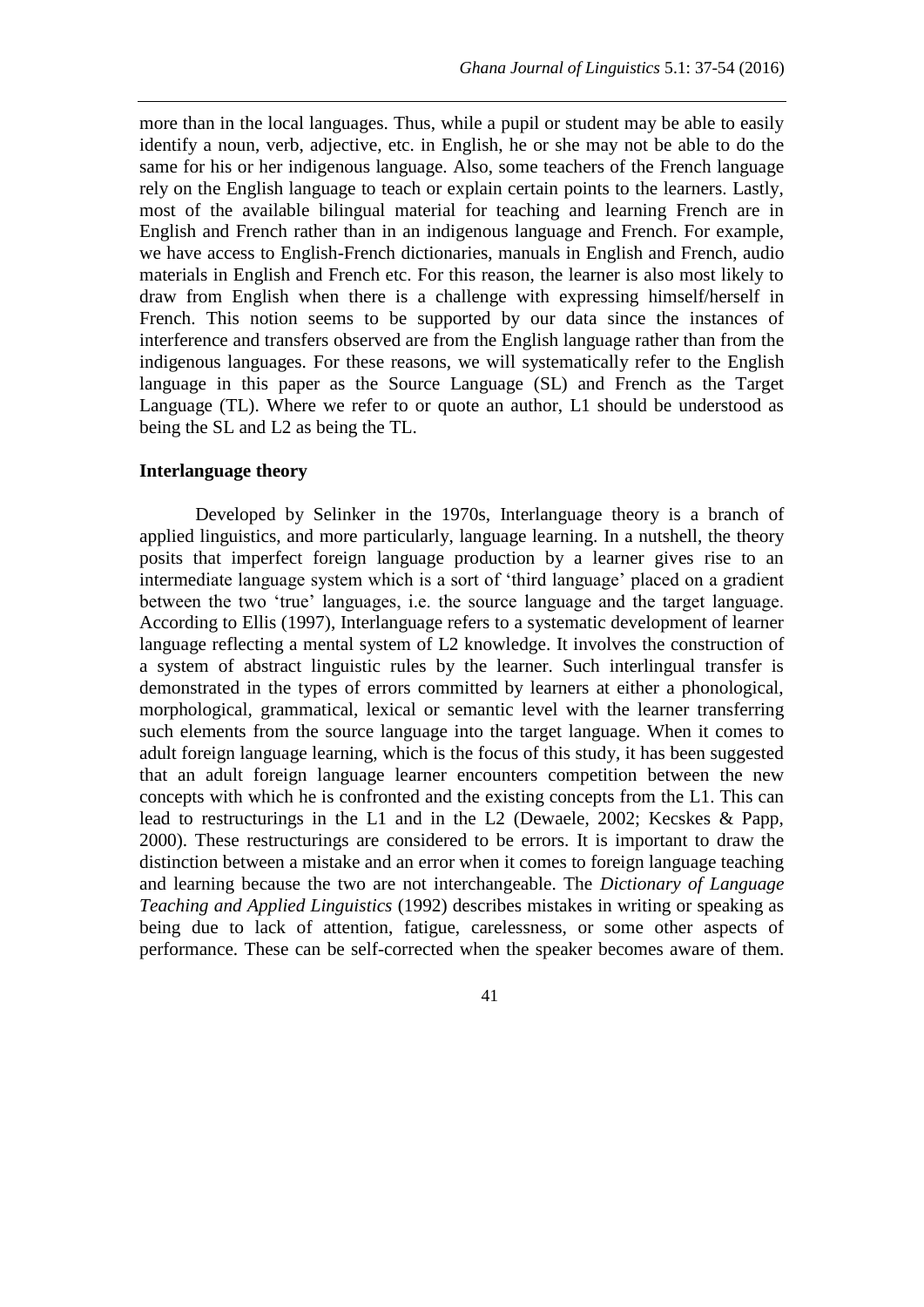On the other hand, an error implies using a linguistic item in a way that a fluent or native speaker regards as demonstrating faulty or incomplete learning. In other words, an error occurs because the learner does not know what is correct, and therefore there can be no self-correction in this case, whereas there can be self-correction in the case of a mistake. In error analysis, these errors are not regarded as the result of persistent old habits. They should rather be seen as signs that the learner is going through a process of internalization and investigation of the new language's system. Interlingual errors may occur at different levels such as transfer of phonological, morphological, grammatical and lexico-semantic elements of the native language into the target language.

Unfortunately, it has been observed that errors in the foreign language classroom, especially in our socio-cultural context, are frowned upon and sanctioned without taking into consideration the fact that it is a natural process of the language learning process and that the errors made by students could actually guide the teacher to prepare students to adequately cope with their difficulties. According to Dörnyei and Scott (1997, p.202) "L2 speakers spend a lot of time and effort struggling with language difficulties yet L2 courses do not generally prepare students to cope with performance problems". For this reason, it is necessary to study the errors made by students which can serve in (i) identifying strategies used by language learners (ii) identifying the causes of learners' errors (iii) obtaining information on common difficulties in language learning to aid in teaching or in developing teaching materials (Richards et al, 1992). We posit that it is only when a foreign language teacher understands the causes and reasons for the errors made by the learner that he or she can effectively teach the students to avoid such errors or remedy their linguistic inadequacies. It is for this reason that it is necessary to undertake error analysis as it enables researchers to focus on the errors made by a foreign language learner with emphasis on the significance of these errors for teaching and learning.

### **Learning French in a multilingual African context**

Most of the research available in the field considered situations of bilingualism in which a learner is learning a foreign language in a western context in which there is just one source language and one target language. Even in cases where there is mention of multilingualism, the learner is still dealing with languages for which the learner has developed metalanguage. However, when it comes to learning English or French which may either have the status of a second language or a foreign language taught in school, the approach is different. Usually, the language is learnt in an exoglotic context and usually, the learner does not get exposed to the language outside the classroom. As Amuzu (2008) explains, French is not used as a means of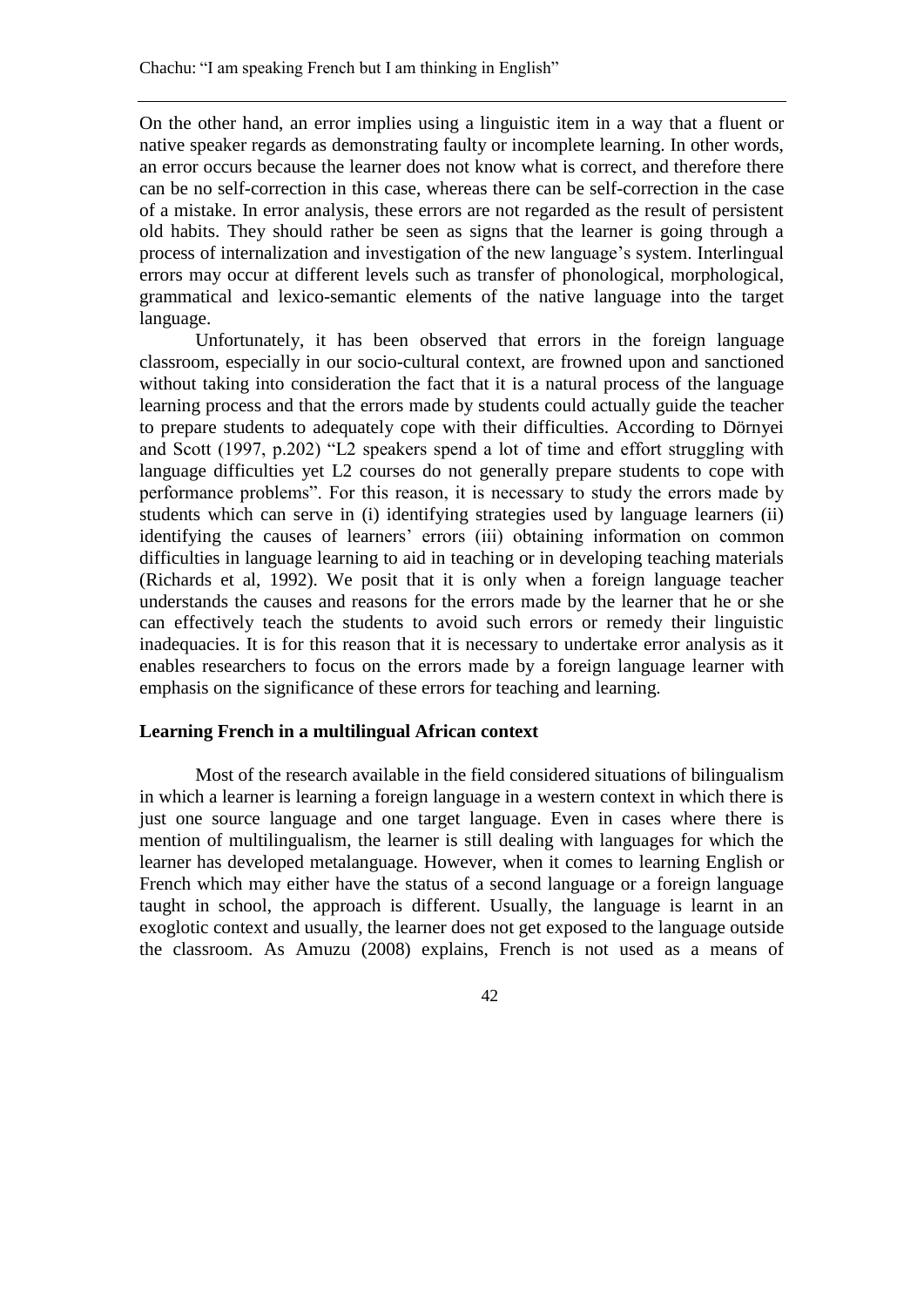communication once the students get outside the classroom. Also, a majority of students learning French in the Ghanaian context have not acquired the linguistic fundamentals, either in the indigenous languages or in English before they begin to learn French.

Amuzu (2008) hypothesizes that difficulties in learning the French language in a multilingual, non-francophone community may be due to three main reasons:

- i. Mixing up internalized structures, especially as the students usually turn to their first language or the English language to conceptualize grammatical and lexical structures in French.
- ii. The languages already acquired become a source of blockage for the students, mainly because the students have not mastered these languages especially when it comes to the written aspect.
- iii. The third hypothesis is that one of the causes of transfer errors discovered in the production of students is due to the differences in structure at the level of phonetic/phonology, morphosyntax and lexis and semantics.

We tend to lean towards his third hypothesis for this paper, based on the observation that the students we observed had a mastery over the English language and also that the transfers we observed all seemed to be based on the structure of the English language.

### **Methodology**

The sample for our study belongs to a class of students who have had their training in the English language and who are very comfortable using this language as a means of communication. Considering the fact that only the best get to enter the University, these students can be considered part of the elite for whom English plays a more important role than any indigenous language they may speak as far as their academic life is concerned.

A total of 100 first and second year students (18 to 20 years on the average) of the French department were recorded with their permission during an oral examination session in which they were asked to describe an image or form a dialogue (in pairs) from the image(s). Their productions were then transcribed. It is these errors that we analyze grouping them into various types of errors and discussing possible ways in which the foreign language teacher can use these errors to his advantage. In this article, we do not use phonetic transcriptions as our focus is more on structural observations. We transcribe the individual words as close to the sound as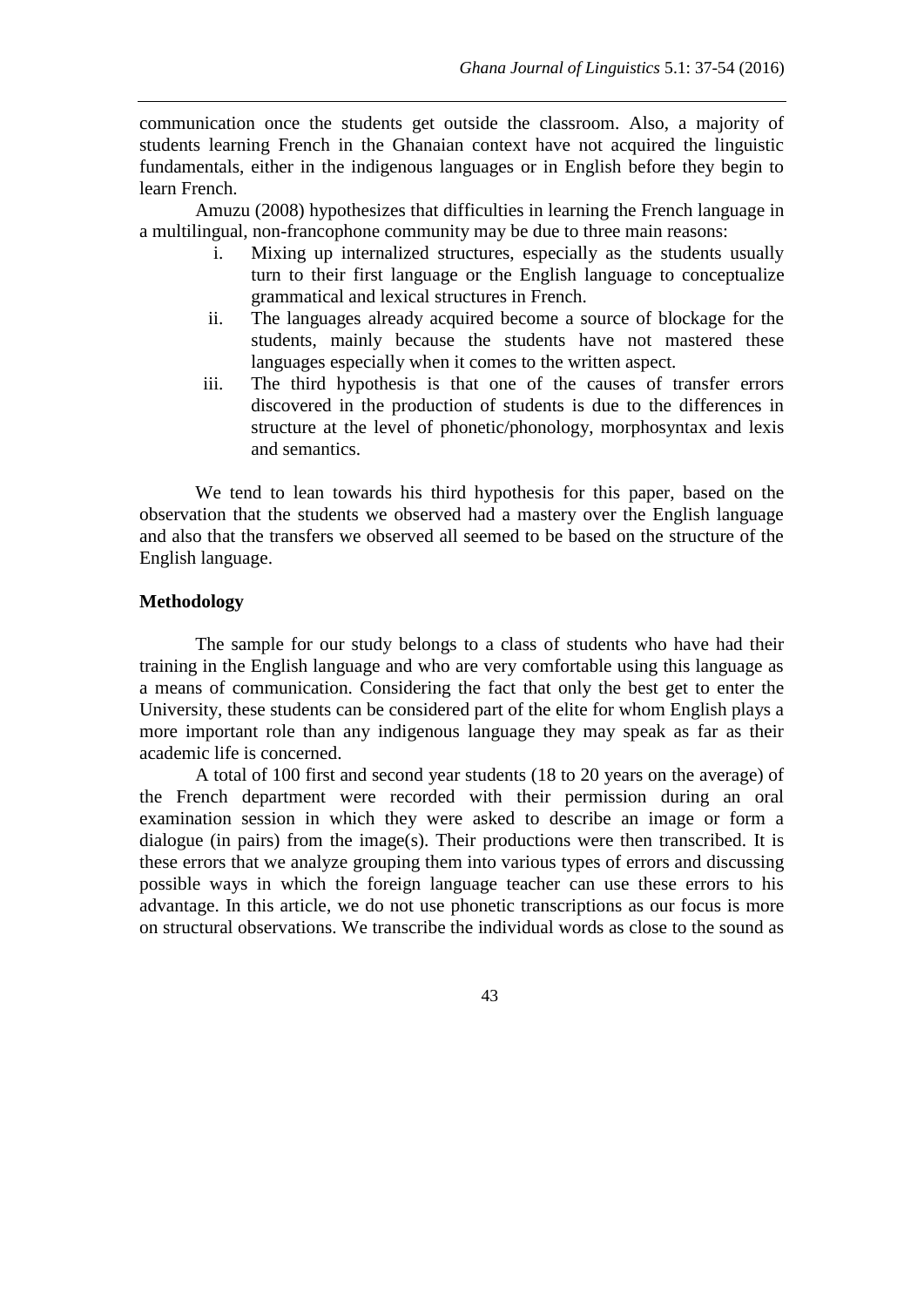possible. We then analyze these productions using the classifications of student errors developed by Corder (1973).

He groups the errors produced by learners into four categories namely:

- i. *omission* of some required element;
- ii. *addition* of some unnecessary or incorrect element;
- iii. *selection* of an incorrect element; and
- iv. *misordering* of the elements.

Subsequently, Corder (1973) includes the morphology, syntax and lexicon as sub-areas of his four categories of errors linguistically speaking. In our paper, we combine the four categories and sub-categories in our description of the errors observed in the production of our students.

### **Syntactic interference**

This type of error is demonstrated by the learner on the syntactic structure of the Source Language and thus the learner repeats this structure in the Target Language. The two main types observed in the production of the students were syntactic errors denoting the addition or omission of an element.

# 1. Deux femmes différentes qui sont parler au téléphone (Deux femmes différentes qui parlent au téléphone)

'Two different women who *are speaking* on the telephone'

In example 1, the student adds *sont* to *parler* probably because in English the auxiliary *to be* is included in the conjugation of the verb in the present continuous tense. In French, the auxiliary is not used for this tense, which shares the same form as the simple present tense. *Parlent* could be translated *speak* or *are speaking*, meaning that there is no need to introduce the auxiliary in French.

## 2. La première femme est contente parce qu'elle est rit (La première femme est contente parce qu'elle  $\emptyset$  rit)

'The first woman is happy because she *is laughing*.'

Example 2 demonstrates addition and misordering. It can also be considered a case of transliteration since the learner seems to have done a word-for-word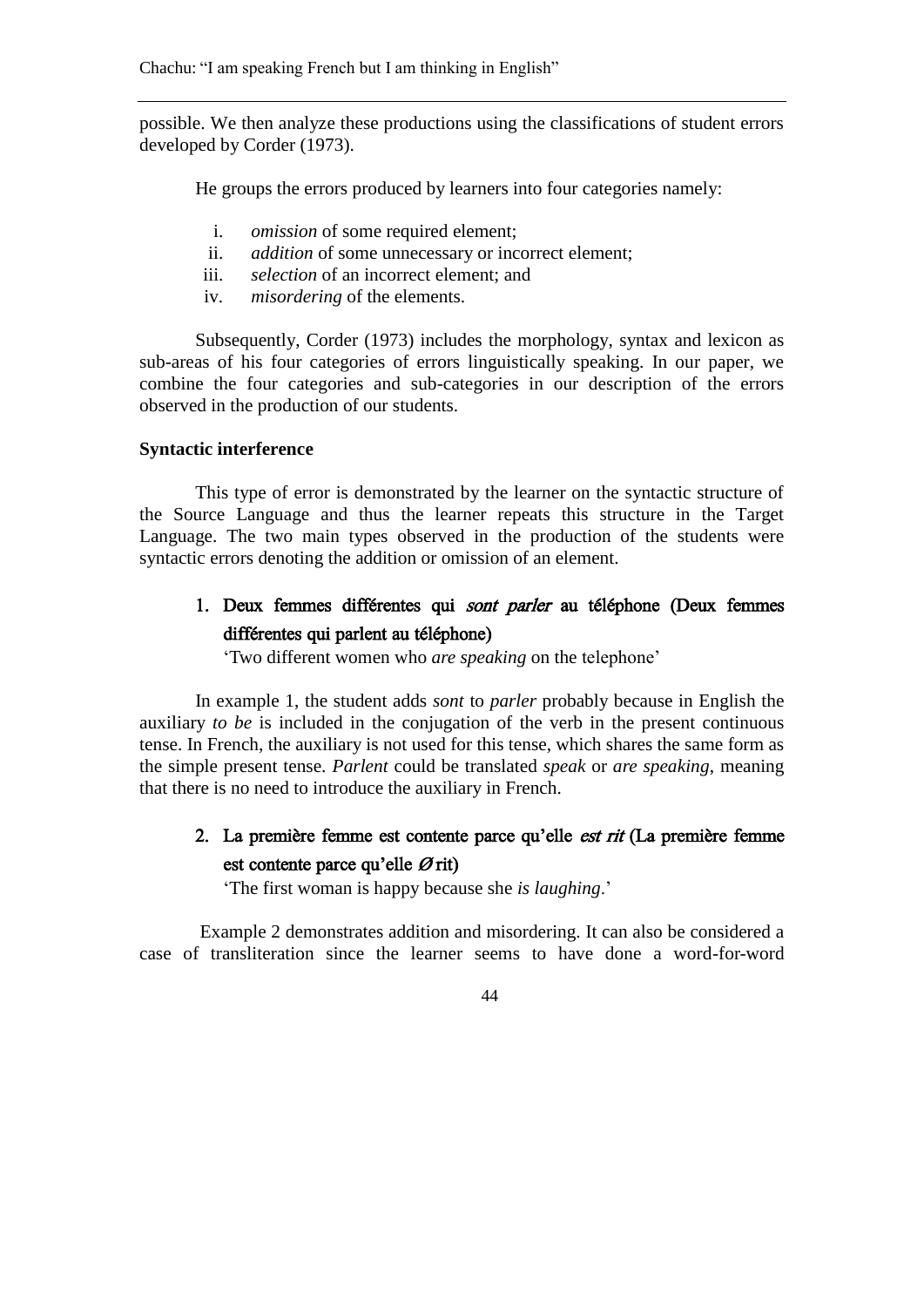translation from English. As in the case of example one, the conjugated form  $\pi i t$ means is laughing. There is therefore no need to introduce the conjugated auxiliary **est** as this will mean \**she is laughing*.

## 3. Elle *n'est* pas rit (Elle ne  $\emptyset$  rit pas).

'She *is not* laughing.'

In example 3, we observe the addition of the auxiliary  $\hat{e}$  as well as a probable case of transliteration since the verb in French has been placed at the end of the sentence as is the case in English during negation. Normally in French, the verb is surrounded by the negation markers **ne** and **pas**. While in English, there is just one marker *not* and it precedes the verb.

## 4. …parce que les femmes *sont* toujours *travaillent* (parce que les femmes Ø travaillent toujours).

'… because women *are* always *working.*'

Example 4 presents a double scenario of the introduction of the auxiliary verb **être** as well as transliteration. This is because in French, the adverb *toujours* will be in final position but in English it precedes the verb. It is observed that the learner places it before the verb just as it occurs in English.

## 5. Il y a une réunion *sur* lundi (Il y a une réunion  $\emptyset$  lundi)

There is a meeting *on* Monday

Example 5 demonstrates the introduction of the French preposition sur which is the translation of the English preposition '*on*'. Most likely because in English the preposition appears before the day of the week, the learner has transposed this to the French language where there is no preposition before the day of the week. In certain contexts, there will be the definite article le/les.

Most of the errors observed for addition concern the auxiliary verb  $\hat{\epsilon}$  *tre*. This is because in English, this auxiliary appears in constructions of the present continuous tense even though it does not appear in French. Moreover, the errors that are linked to the prepositions is also because in English 'on' appears before mentioning the day of the week in similar constructions.

### **ii) Omission**

These involve the absence of certain items in the construction that should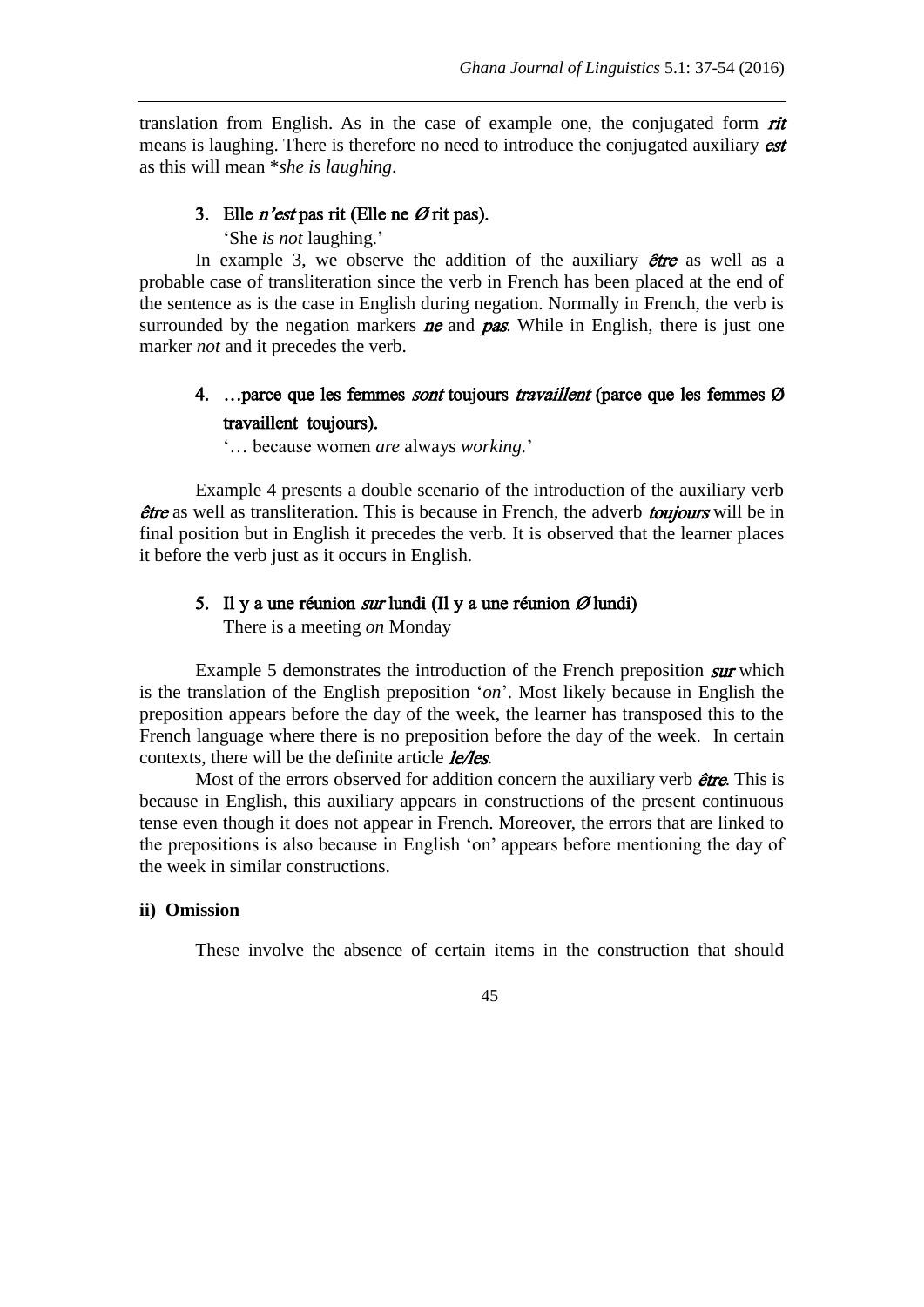normally be present. The omission errors observed were basically the absence of prepositions or some verbs in French where these are supposed to be present as can be observed from the sentences in brackets. It is to be noted that in the English equivalents, these lexical items would normally be absent.

### 6. On demande Ø l'homme le prix (On demande à l'homme le prix).

'They ask the man the price.'

In example six, the student omits the preposition  $\dot{a}$ . In French, the verb demander is accompanied by the preposition à if it means to '*ask somebody*'. However, in English, there is no preposition.

## 7. Il Ø besoin des stylos et des cahiers (Il a besion des stylos et des cahiers).

'He needs pens and exercise books.'

There is an omission of the auxiliary verb **avoir** in the example 7 since in English it is possible to conjugate need without using an auxiliary. However, there is the less-used equivalent '*He has need of*,' which includes the auxiliary **avoir**, and which is syntactically closer to the French equivalent.

## 8. Un homme entre  $\emptyset$  le bus (Un homme entre *dans* le bus).

'A man enters the bus.'

In example  $(8)$ , the learner omits the preposition **dans** which usually follows the verb entrer. It is to be observed that in English, the equivalent verb '*enter*' does not need to be followed by the preposition '*in/into*.'

The general observation from the examples of the omission errors is that the learners borrowed from the English structure and did not include words that are expected to be present in French, basically because they are not present in English.

## **Misordering**

In the error of misordering, the elements are structurally misarranged. These errors also demonstrate a dependence on the English language since the words are misordered based on the English structure. The following are some examples.

## 3. Elle *n'est pas rit* (Elle ne  $\emptyset$  *rit pas*).

'She *is not laughing*.'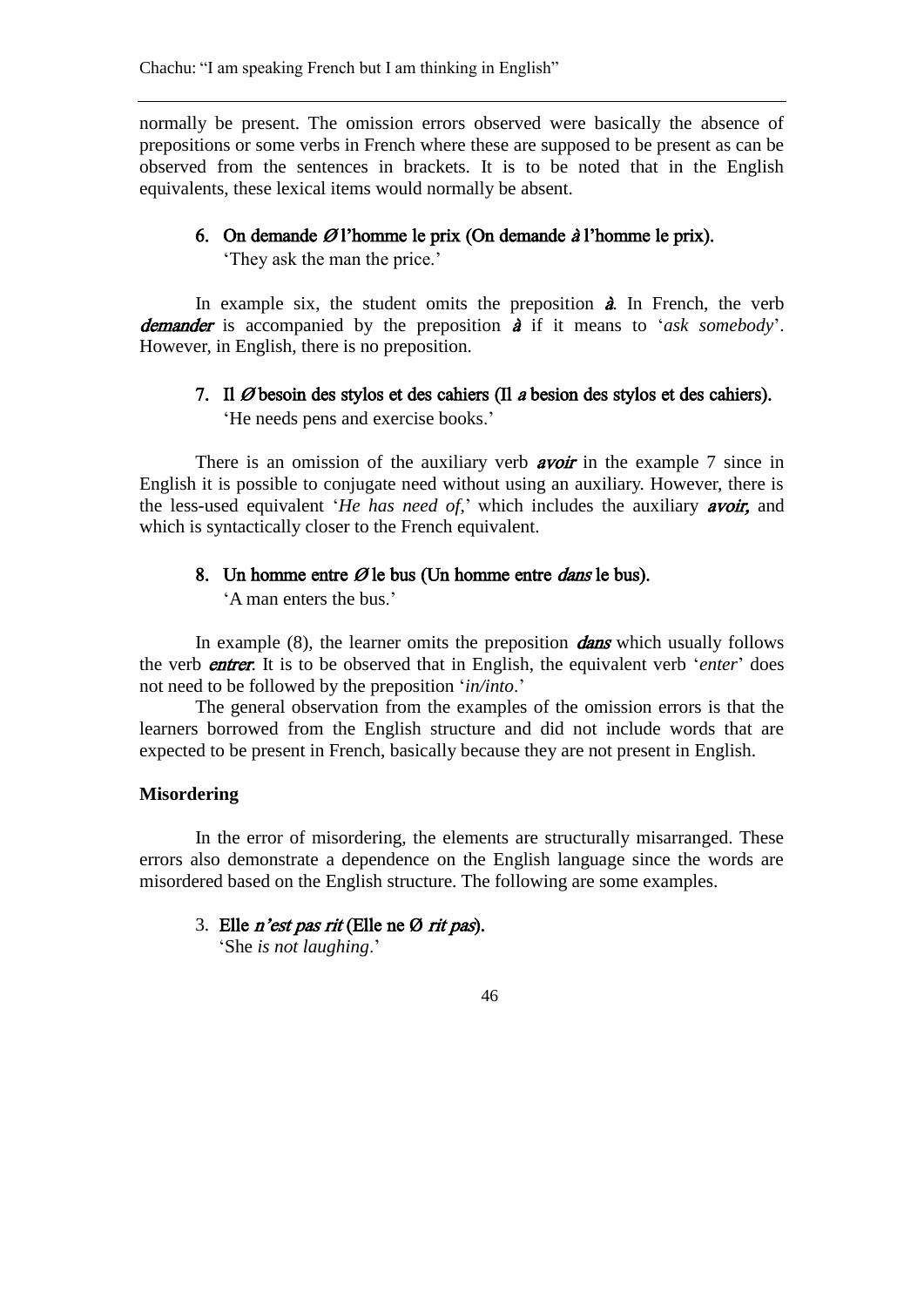Even though we have already seen example 3 as a case of addition of the auxiliary  $\hat{e}$  the example also presents an example of misordering. This is because the structural arrangement of the negation particles is patterned after the English structure of negation making it awkward and quite clumsy in French. The verb is in the final position as is the case in English.

## 4. …parce que les femmes sont toujours travaillent (…parce que les femmes travaillent toujours). '… because the women are always working.'

In example 4, we observed a misordering of the adverb and the verb. In the correct form in French, *travaillent* comes before *toujours* (... parce que les femmes **travaillent toujours**). However, in the correct form in English, it is the reverse with '*always*' coming before '*working*' (… because the women are always working).

## 9. Elle veut savoir ce qu'ils ont besoin de (Elle veut savoir ce dont ils ont besoin).

'She wants to know what *they need/have need of*.'

Example (9) could be interpreted in three ways: The learner knows the expression *avoir besoin de* and therefore kept this form in the sentence without undertaking the necessary transformations using *dont*. It is also possible that the learner does not know how to use **dont** in such a case. Thirdly, the student could be relying on the English expression '*have need of*' and transposing that structure onto the French sentence – (Elle veut savoir ce *qu'ils ont besoin de*).

## 10. Je vais pour un romantique dîner (Je vais pour un dîner romantique).

'I am going for a *romantic dinner*.'

Example 10 is a classic example of the challenges English language learners face with the position of adjectives in French. Whereas in English the adjective always precedes the noun, in French, it can either precede or follow it. And so, '*romantic dinner*' has been transposed into French to produce romantique dîner.

For the cases of misordering, it is once again based on the structure of the English language and is expressed usually by transliteration where the learner does a word-for-word substitution from the English language to the French language.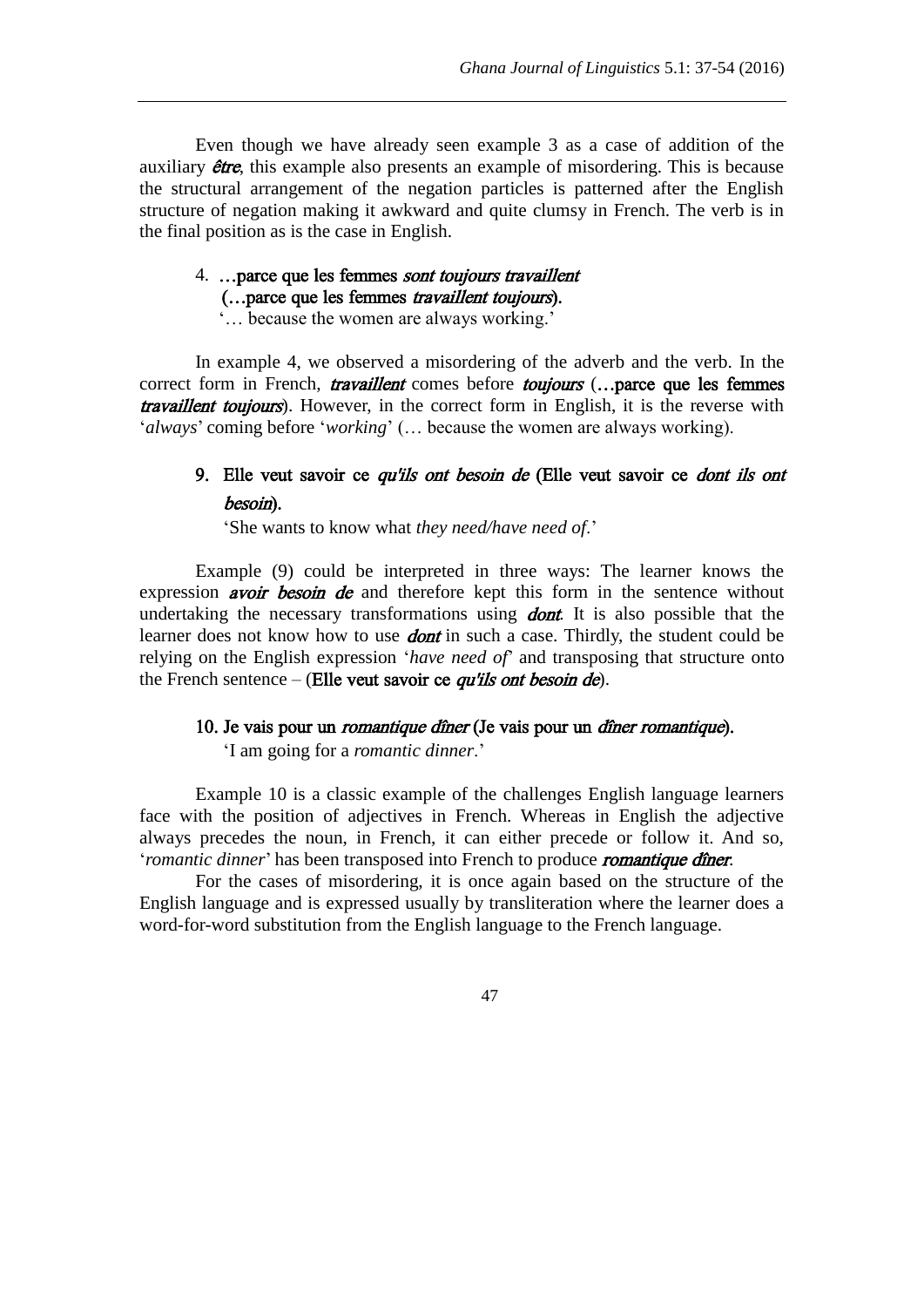### **Morphological errors**

These are errors that are linked to the form of a word or expression

## **iii) Lack of contraction**

## 11.  $\hat{A}$  le restaurant (Au restaurant).

'*At the* restaurant.'

## 12.  $\hat{A}$  le client (Au client).

'*To the* client.'

We did not observe much by way of morphological errors in the productions of the students. The main challenge observed was the lack of contraction of the preposition + article in French and it is written out just like in English. This could also be due to trying to give a literal translation or just ignorance of the syntactic system of dealing with preposition + article in French.

### **Lexical errors**

Errors based on the lexicon are usually either due to the fact that the learner does not know the right word to use and therefore fills the 'gap' with a word from L1 or uses a similar sounding word in L1 in a way that it is usually not used in L2. Some examples are presented below with the correct French rendition in parenthesis:

### **False cognates**

# 13. Je n'ai pas l'intention de célébrer mon anniversaire. (Je n'ai pas l'intention

## de fêter mon anniversaire).

'I don't intend to *celebrate* my birthday.'

14. Une vielle femme achète les végétales. (Une vielle femme achète les légumes).

'An old woman is buying the *vegetables.*'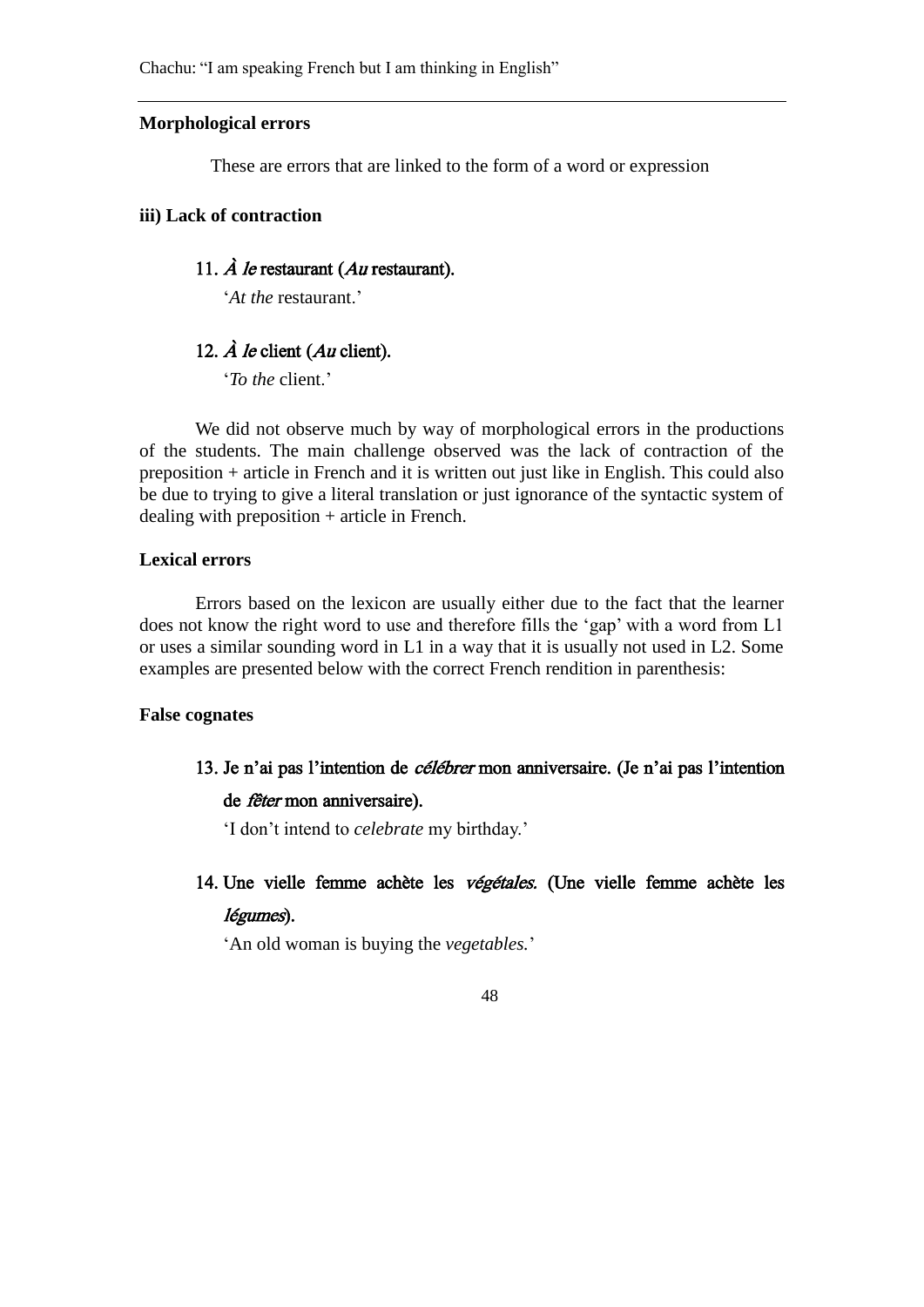# 15. Le professeur introduit elle pour la classe. (Le professeur la présente à la classe).

'The teacher *introduces her* to the class.'

The examples (13), (14) and (15) demonstrate what is called **faux amis** in French (false cognates). The learner uses *célébrer*, *végétales* and *introduire* because they sound like '*celebrate*' and '*vegetables*' and '*introduce*' even though they do not mean the same thing in French.

#### 16. Mais Tom est peur (Mais Tom a peur).

But Tom *is* afraid.

Example (16) is another example of the wrong use of vocabulary based on a direct translation from English to French. The learner uses the verb '*to be*' instead of the verb '*to have*' because that is what is used in English. Indeed, in English, the expression is '*to be afraid*,' while in French, the expression used means *to* '*have fear*.'

**Insertion of L1**

# 17. La maîtresse l'introduce à les enfants dans la classe (La maîtresse la présente aux enfants dans la classe).

'The mistress *introduces* her to the children in the class.'

In the example above, the student inserts the English word '*introduce*' possibly because he or she does not know the alternative in French. Even in the case where there is a similar sounding word in French introduire, it does not mean '*to introduce someone to someone else*.' It is used in contexts where it means '*to make enter*,' for example '*He introduced the key into the door*.' In French, the right word to use for introducing someone is *présenter*.

18. Elles *checkent* les heures que les enfants vont de la maison (Elles *vérifient* 

l'heure que les enfants quittent la maison).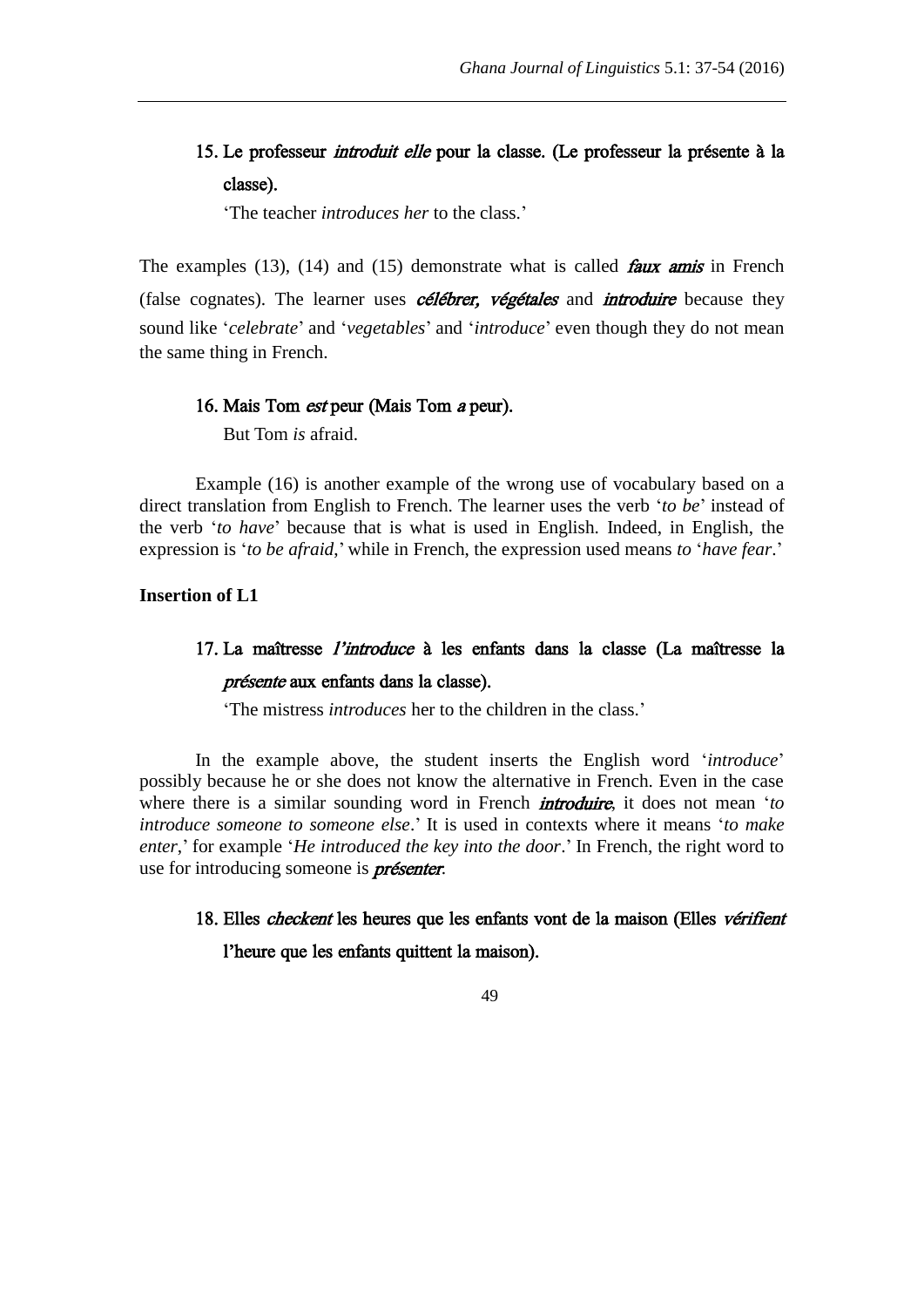'They *check* the time that the children leave (from) the house.'

Example 18 seems to be a clear case of lack of vocabulary as the student reproduces an English word to fill a lexical gap.

# 19. Son chef est son mari et les customers, ses enfants. (Son chef est son mari et les clients ses enfants).

'Her chief is her husband and her *customers* her children.'

#### **Transliteration**

20. J'espere que tu vas venir encore (J'espère que tu vas revenir / J'espère que tu reviendras).

'I hope that you will *come again*.'

21. Et parce que de ce problème... (Et à cause de ce problème…).

'And *because of* this problem...'

(20) and (21) demonstrate another structural error where a direct translation seems to be made on a word-for-word basis from English to French. However, unlike the case of simple misordering, these errors are not only grammatical but also lexical as some words are used in the wrong context like **parce que** in 21. In such situations, the teacher needs to explain the different contexts in which words from similar semantic fields can be used. For example,  $\hat{a}$  cause de/parce que. Learners may be taught for example that **parce que** cannot be followed by de while  $\hat{a}$  cause de is a fixed expression. Secondly, in the example of (20), the teacher can explain how the French express doing something again by affixation ( $re + venir = revenir$ ) while the English choose to use '*again*.'

We observe that with the errors that have to do with the insertion of the L1, the learner fills a lexical gap with a word from English to make their sentence complete. These words are not introduced by a speaker who is bilingually competent but by a learner who clearly lacks vocabulary in the target language and is introducing vocabulary from the Source Language as a stop-gap measure. They are actually errors that are due to lack of vocabulary/expressions and in this case, the learner falls, once again, on the English language to fill in the gap. What is noteworthy is that in all the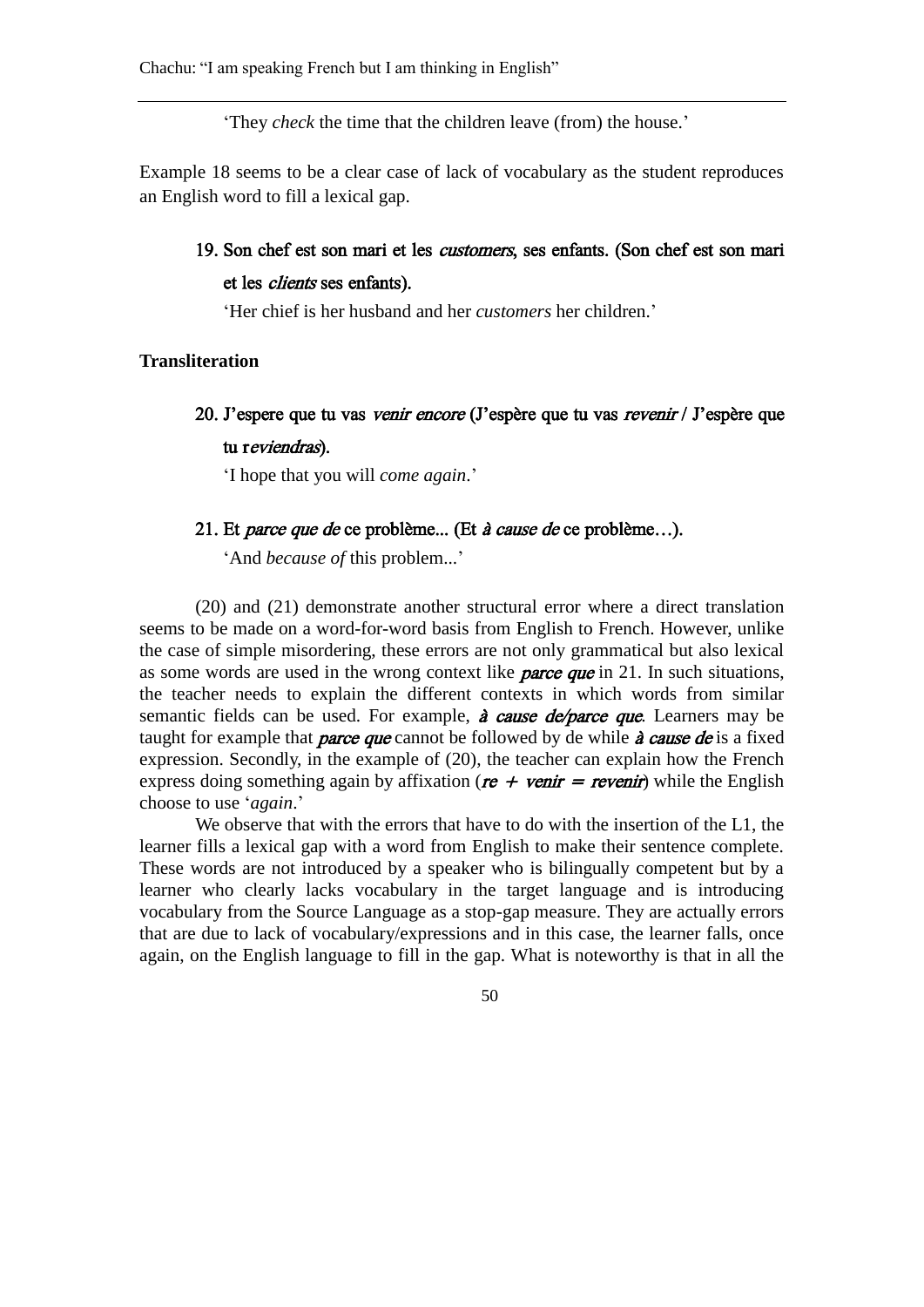scripts that we analyzed, we did not find evidence of the learners using a local language where they had a gap. All the stop-gap vocabulary was from the English language.

### **The relevance of the errors and Perspectives for teaching**

For the language teacher, especially one who speaks the source language of the learners, the errors described above are very instructive. They give some insight into the cognitive processes underlying the learning process and in most cases the teacher, if he speaks the same source language, will perfectly understand what the learner wants to communicate and this in spite of the errors.

What can the language teacher and the developer of language course content derive from these errors? It is obvious that students do not commit these errors because they want to. Seeing that these errors seem to occur on a large scale and are usually of the types discussed above, it is suggested that provision is made for such errors in developing course content and also in course delivery. Language teachers should take time out to sensitize their learners to these possible errors and provide strategies for helping learners to cope with potentially difficult-to-master elements that are due mainly to L1 interference.

With the error of addition, we infer from the production of the learners that they have copied the structure from the English language, where the verb "to be" is used as an auxiliary in the present continuous tense. It is therefore quite difficult for the learner to imagine, without being taught, that this is not the case in the French language. It is important to note that in the French language, the same sentence structure can either have a habitual meaning or a present continuous interpretation without the use of an auxiliary verb.

Therefore, an example such as:

|           | 22. | a.            | Pro                    |       | V     |
|-----------|-----|---------------|------------------------|-------|-------|
|           |     |               | Je                     | Ø     | mange |
| Can mean  |     |               |                        |       |       |
|           |     | b.            | Pro                    | V     |       |
|           |     |               | $\mathbf{I}^{\bullet}$ | eat'  |       |
| <b>Or</b> |     |               |                        |       |       |
|           |     | $C_{\bullet}$ | Pro                    | Aux V |       |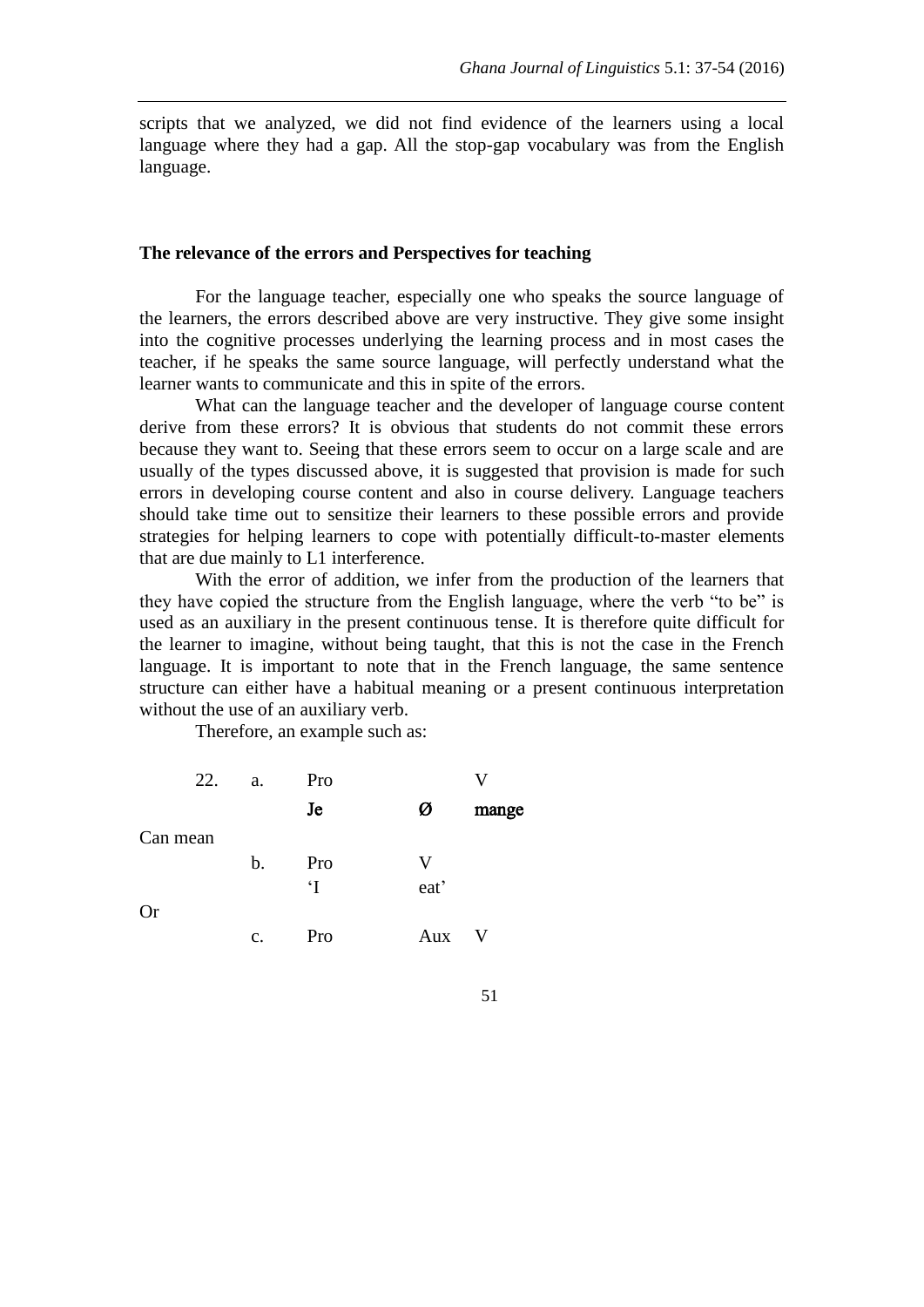'I am eating.'

The learner, who is not aware of this difference and who usually thinks of what he or she wants to say in English before translating into French, will therefore borrow the *Pro Aux V* structure from the English language to construct his or her sentences in French. In the second example of addition, we see that the learner adds a preposition like in English although no preposition occurs in French.

We propose that the teacher who observes such errors (wrongful addition of an auxiliary) should be able to undertake a contrastive analysis with the students to enable them understand the differences in conjugation in the present tense and the present continuous tense in English and the equivalent expressions in French. The learners should be able to undertake lots of structural exercises in French to enable them to grasp the fact that the equivalent of the present continuous tense in English is expressed without an auxiliary in French.

When it comes to lexical errors, especially errors with false cognates, the teacher can produce a list of words in English that sound like words in French and assign the students in groups or as individuals to go and search for the differences in meaning between the English and French equivalents. This will help the students also take ownership of their learning process and is likely to have a longer-lasting impact than just repeatedly marking them wrong without making any effort to remedy the situation.

A suggestion for dealing with the insertion of the L1 by the learner is to give the students more exercises in translation or to involve them in conscious vocabulary building where students are taught to make use of dictionaries (both hard and soft copies), expression and vocabulary books, etc. to build a solid vocabulary base in various thematic areas for example the home, shopping, cooking, introducing oneself, etc.

The teacher can remedy morphological error of lack of contraction (e.g.  $\hat{a}$  le restaurant instead of au restaurant) not just by having a grammar lesson to explain the contraction process but also by providing communication scenarios or exercises in which the learners will have to use these forms to such an extent that the learners get used to these forms and assimilate them till it becomes an unconscious gesture.

When it comes to errors of omission, the French language teacher has to help the students learn expressions in the language instead of individual words so that the learner understands that certain words go together even if that is not the case in the English language. For example, in the case of (6), the learner has to learn that demander is usually followed by the preposition  $\hat{a}$ , thus giving us the expression demander à quelqu'un as opposed to '*ask Ø somebody*.' The teacher can also teach the students, in the case of the error in  $(7)$ , that in French the expression **avoir besoin de** is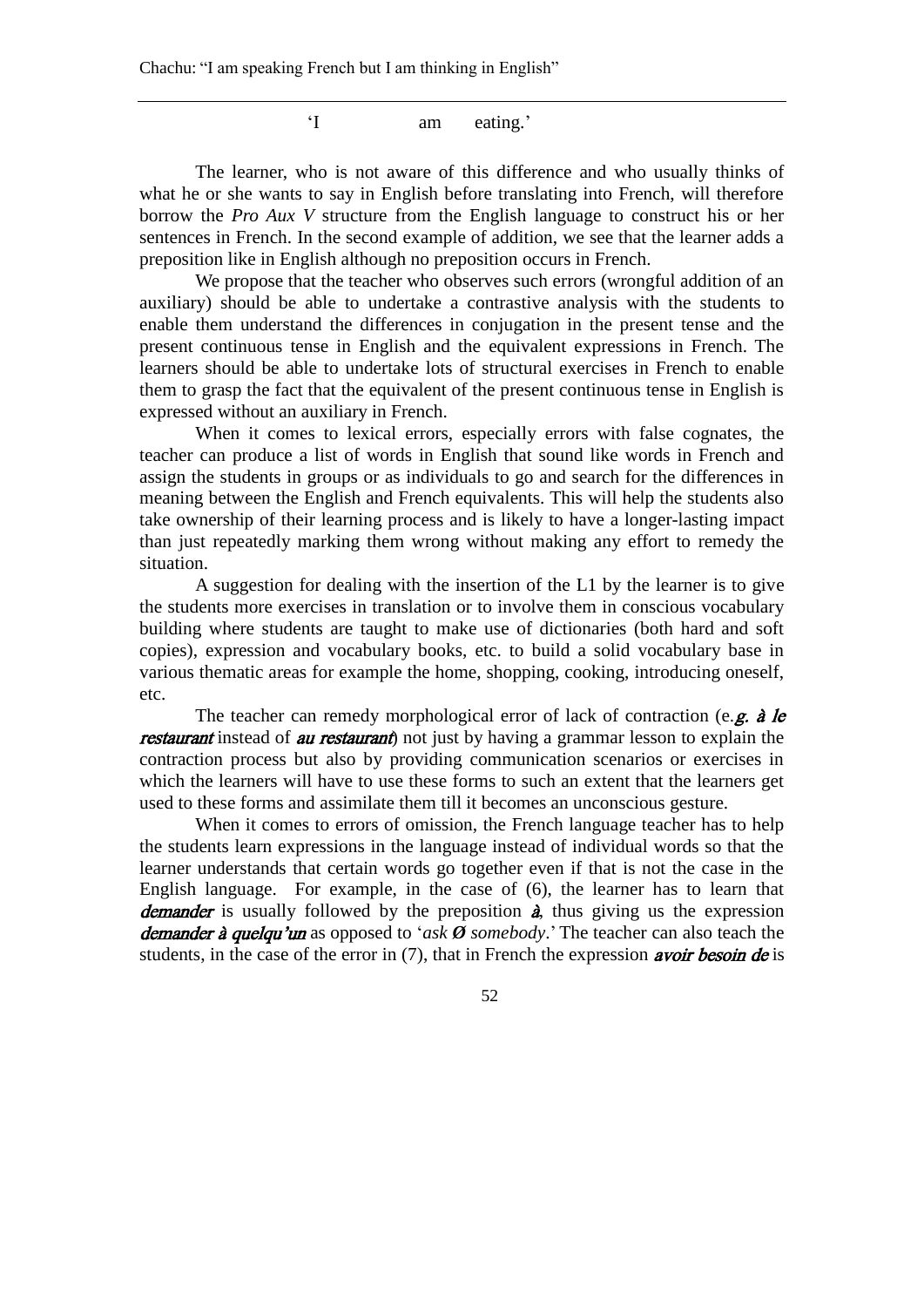more or less equivalent to the English '*have need of*' since in French you cannot just '*need something*' but you '*have need of something*.'

Lastly, the teacher needs to explain to the learner that in an example like (8), entrer, as a verb movement is always followed by the directional preposition dans. This will enable him explain to the students. It is important for the teacher to explain not just grammatical rules but the concepts behind the rules to make learning easier for the learners, especially where there is a conflict with the concept from the source language.

When tackling the error of misordering, especially for a foreign language teacher who speaks the same Source Language as the learners, the teacher can undertake a contrastive analysis with the students and also expose them to the language in use by discussing the perceived differences in the structure of French and English such as the position of adjectives, etc.

#### **Conclusion**

What do these findings mean for the foreign language teacher? Firstly, we will say that it calls for another look at student errors knowing that they are not always due to negligence on the part of the student. Many times, these so-called errors actually point to creativity on the part of the learner – be it morphological, syntactic, or even discursive. They actually point to the learner making an effort to manage language problems and difficulties which Dörnyei and Scott (1997) describe as a salient part in L<sub>2</sub> communication. It is also important for a teacher to make an effort to incorporate these communication strategies into their teaching and learning objectives. These findings are also a useful tool for devising or designing more adequate methodologies for the classroom and new and improved teaching materials.

An understanding of these errors, based on the Source Language, can also help the teacher offer remedial teaching, explaining the source of these errors so that students are aware of them and pay particular attention to them. Indeed, interference and transfers are a normal part of second or foreign language learning. It does not need to be a source of frustration for the teacher but rather a window through which the teacher can observe the gaps that need to be filled. Learners will master the target language as they gradually internalize the syntactic structures of the target language and learn to think in that language. If such errors are well handled, they can actually lead to rapid progress by the learners as they master the intricacies of the target language and learn to distinguish the differences and/or similarities between the Source language and the Target Language.